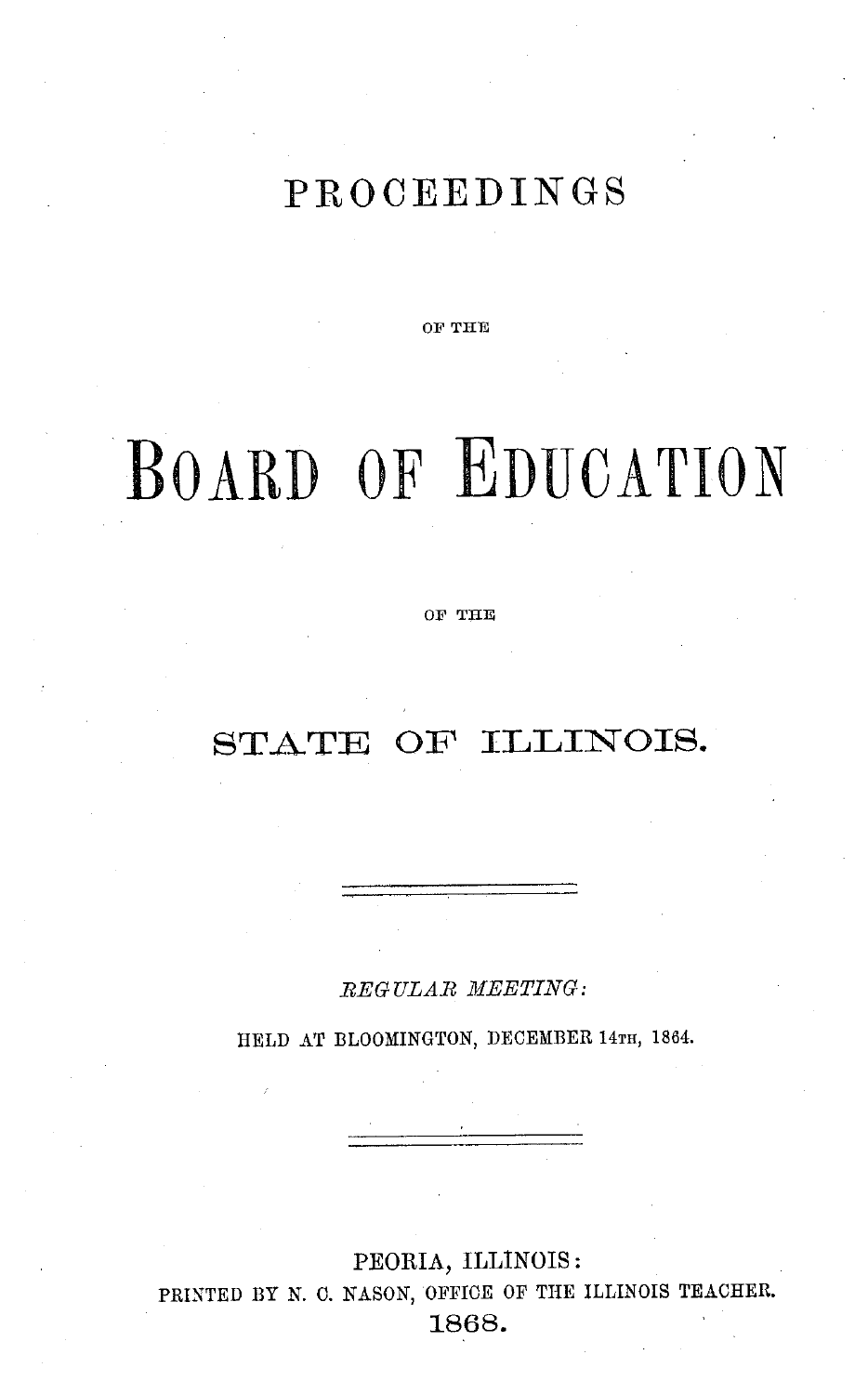$\mathcal{L}^{\text{max}}_{\text{max}}$  and  $\mathcal{L}^{\text{max}}_{\text{max}}$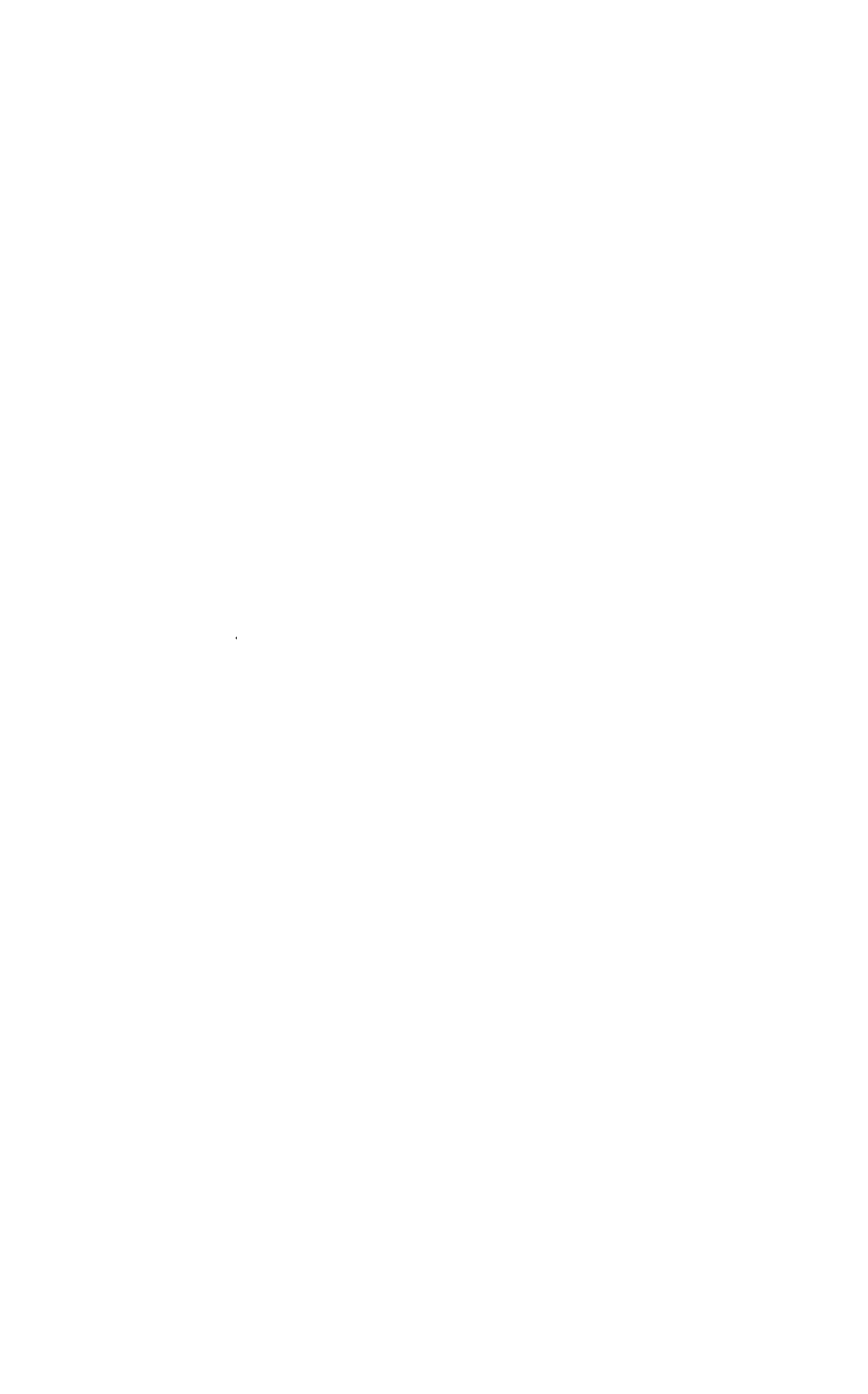# STATE BOARD OF EDUCATION.

# PROCEEDINGS OF REGULAR MEETING,

# DECEMBER **14TH,** 1864.

BLOOMINGTON, ILL., DECEMBER 14, 1864.

The State Board of Education met at 10 o'clock A. M., in the City of Bloomington, on Wednesday, Dec. 14,1864. The following members were present: Messrs. Moulton, Goudy, Wells, Hatch, Foster, Wright, Green.

The Secretary of the Board being absent,

On motion, W. H. Green was elected Secretary pro *tern.*

C. W. Holder, Treasurer of the Board, presented his semi-annual report, which was read, and, being examined and approved by the Auditing Committee, was adopted.

The following is a synopsis of the report:

STATE FUND.

| $\epsilon$   | received from tuition in Model School 1,757 50 |                                                                |  |
|--------------|------------------------------------------------|----------------------------------------------------------------|--|
| - 66 - 7     | received from farm                             | 158 25                                                         |  |
| $\mathbf{u}$ | received from $W$ . M. Hatch (collections)     | 4766                                                           |  |
|              |                                                | and and chance and provided and the contract of<br>$$4.799$ 20 |  |

### *Contra.*

|  | By amount of disbursements on 38 orders \$4,160 41 |              |  |
|--|----------------------------------------------------|--------------|--|
|  | on hand to balance                                 | 638 79       |  |
|  |                                                    | $-$ 4,799 20 |  |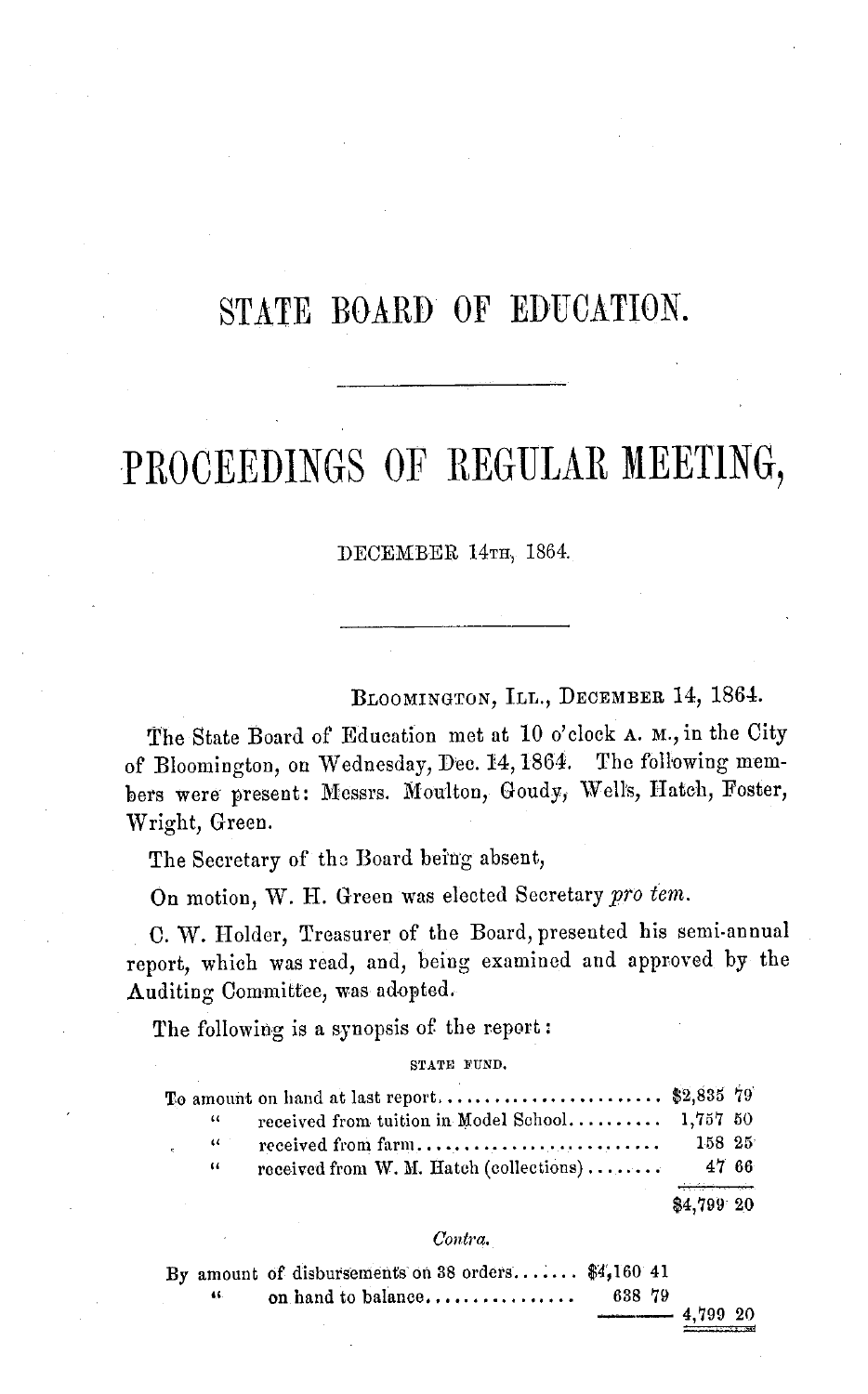#### BUILDING FUND.

To amount received from A. J. Merriman (Co. Judge)..... \$11,550 66

*Contra.*

By amount of disbursements on 5 orders........ \$1,576 80 " balance on hand .................. 9,973 86 - ----- 11,550 66

## On motion of Mr. Green, it was

*Ordered,* That \$280 be transferred from the "State Fund" to the "Building Fund," being the amount paid for furniture for the University out of the Building Fund.

On motion of Mr. Foster, it was

*Ordered,* That W. M. Hatch procure a deed from M. Pike and wife for part of University land, with a more perfect description of boundaries than is contained in the deed heretofore executed, and that he have said new deed recorded.

On motion, adjourned till 2 o'clock P.M.

WEDNESDAY, DEC. **14TH,** 2 O'CLOCK P.M.

Board met pursuant to adjournment.

The Auditing Committee presented the following report, which was approved:

### REPORT.

The following claims have been audited, and are recommended to be paid by the Committee:

| 14 15<br>152 00<br>301 83<br>302 83<br>$12-50$<br>40 75<br>$-$ \$1,071 06<br>OUT OF BUILDING FUND.                                 |         |    |
|------------------------------------------------------------------------------------------------------------------------------------|---------|----|
| Maxwell & Ridlehuber<br>Steele, Carpenter & Co<br>McLain, Holder & Co<br>M. Slason<br>Maxwell & Ridlehuber<br>Mr. Folsom  \$150 00 |         |    |
|                                                                                                                                    |         |    |
|                                                                                                                                    |         |    |
|                                                                                                                                    |         |    |
|                                                                                                                                    |         |    |
|                                                                                                                                    |         |    |
|                                                                                                                                    |         |    |
|                                                                                                                                    |         |    |
|                                                                                                                                    |         |    |
|                                                                                                                                    |         |    |
|                                                                                                                                    |         |    |
| 600 00                                                                                                                             |         |    |
|                                                                                                                                    |         |    |
| Cyrenius Wakefield<br>217 87                                                                                                       |         |    |
| 356 50                                                                                                                             |         |    |
| 230 48                                                                                                                             |         |    |
| 208 88                                                                                                                             |         |    |
|                                                                                                                                    | \$2.222 | 23 |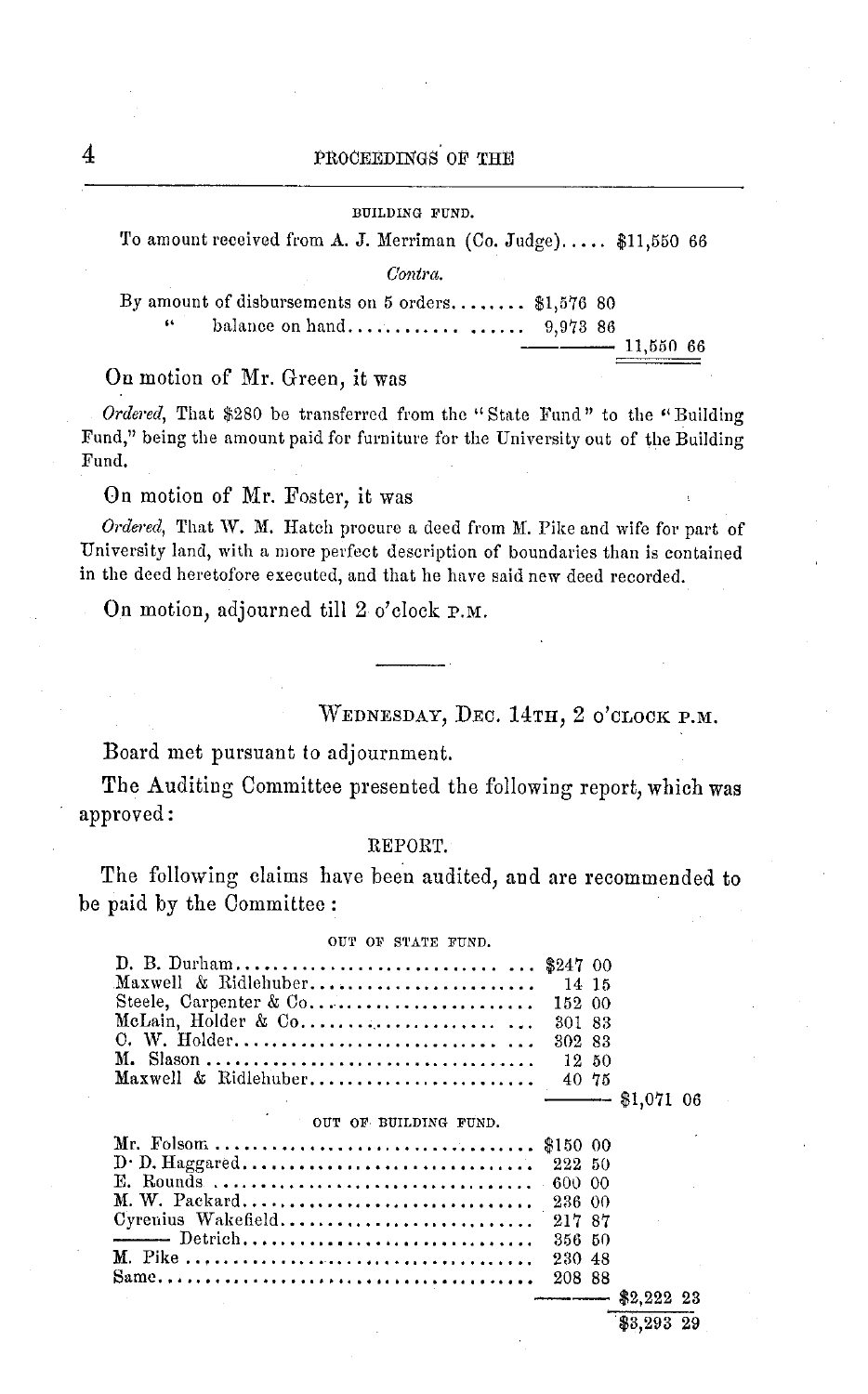# On motion of Mr. Green, it was

*Ordered,* That the President of the Board, as soon as practicable after paying the claims approved by the Auditing Committee, pay out all the money of the "Building Fund" in the hands of the Treasurer upon such claims, or parts of claims, which have been before the Board, as he may deem just, and that he be empowered to draw orders for the payment thereof, and report his action to the next regular meeting of the Board.

The Auditing Committee made the following report, which was read and approved:

WHEREAS, the County Court of McLean County, State of Illinois, heretofore subscribed \$70,000 towards the erection of the Normal University building, in McLean County, Illinois, be it remembered, that on this day, December 14th, 1864, A. J. Merriman, County Judge of said McLean county, appeared before the Board of Education of the State of Illinois, and produced his vouchers, which show that said subscription has been fully paid by said county and the vouchers approved. The bond given by sundry citizens of said county to secure the payment of said subscription we recommend should be delivered to them, the same being now void.

C. GOUDY,  $\{W. M. HATCH, \}$  Auditing Committee.

On motion, the Board adjourned till 6 o'clock P.M.

# WEDNESDAY, DEC. 14TH, 1864, 6 O'CLOCK P.M.

Board met pursuant to adjournment.

Mr. Green resigned his place as Secretary pro *tern., to* J. P. Brooks, who was now present.

President Edwards made his report of the condition and prospects of the Normal University, which was approved and ordered to be print. ed in the forthcoming Biennial Report of the Department of Public Instruction.

On motion of W. H. Green, it was

*Ordered,* That one hundred dollars be added to the salary of Dr. J. A. Sewall, and also to the salary of Albert Stetson.

On motion of Dr. Goudy, it was

*Ordered,* That the salary of W. L. Pillsbury be increased two hundred dollars, and the salary of Miss Marion Hammond be increased fifty dollars per annum,